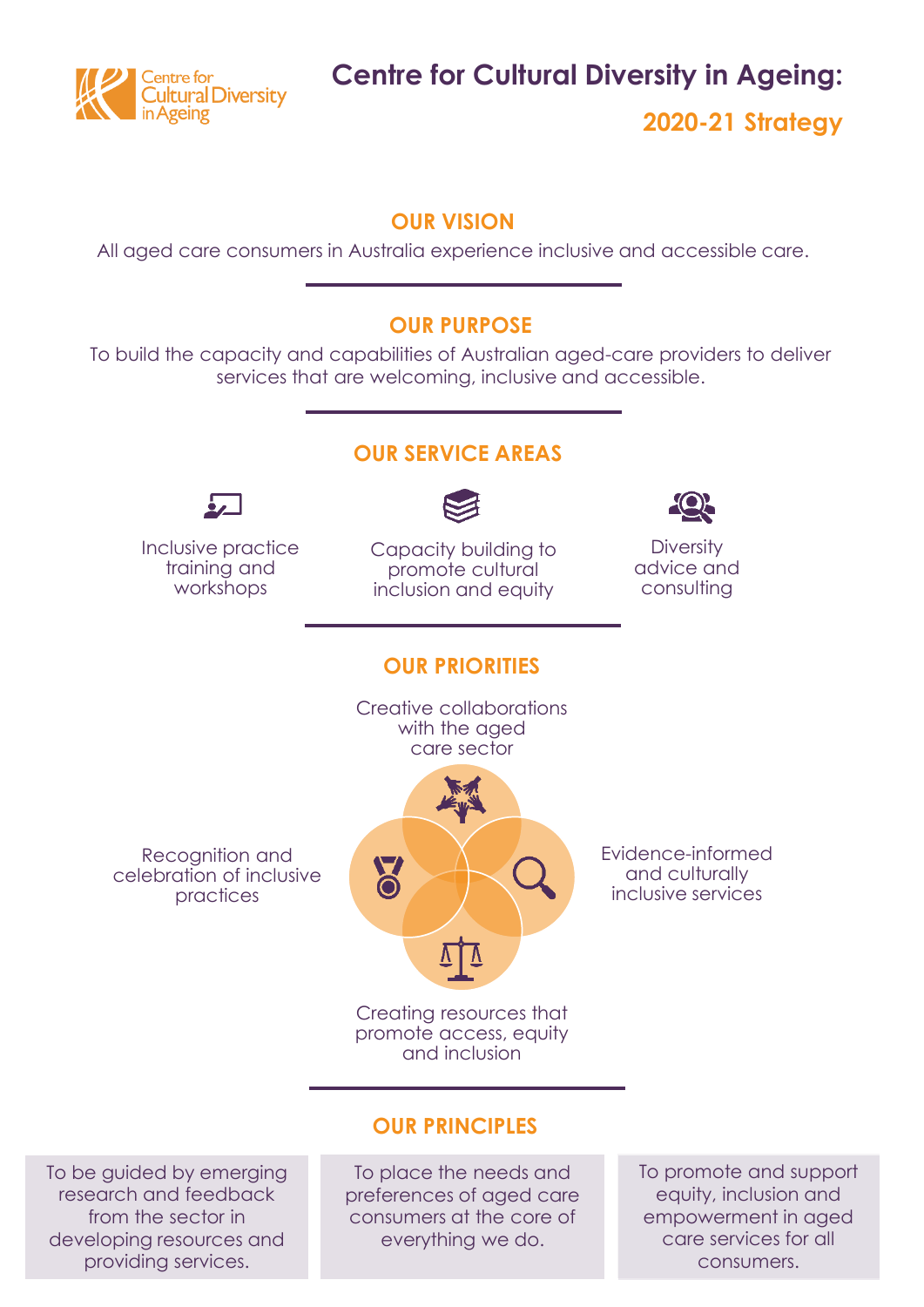

### **OUR PRIORITIES IN MORE DETAIL (1)**

## **Creative collaborations with the aged care sector**

**Overview:** Explore new and innovative ways to collaborate with the PICAC Alliance, federal, state and local government, Australian Government-subsidised providers of CHSP, home care and residential aged care service providers and peak bodies to work towards our shared goals. These deep and engaging collaborations will support us to become recognised as the go-to organisation for expertise in culturally accessible and inclusive aged care services.

#### **To achieve this, we will:**

- **Explore:** Connect with aged care providers, interface sectors and the PICAC Alliance to understand our shared goals and opportunities to collaborate; and
- **Collaborate:** Work with potential partners to develop and implement new initiatives in the sector.

# **Evidence-informed and culturally inclusive services**

**Overview:** Build off emerging research and feedback from the aged-care sector, including the PICAC Alliance, government, peak bodies, service providers and aged care research bodies and consortiums to produce resources and guides that support aged care providers to meet the needs of culturally diverse aged care consumers in our changing world. Adapt our advisory, consulting and training services to align with our ever-evolving understanding of inclusive practice, and support Australian aged care providers to provide best practice around culturally safe aged care.

#### **To achieve this, we will:**

- **Develop resources:** Continue to develop new training opportunities, projects, resources and guides, backed by emerging research, evidence and feedback from the sector;
- **Share resources and collaborate:** Offer our services across multiple channels (e.g. digital) and provide training, consulting and advisory services that are contextually relevant in our changing world; and
- **Monitor and evaluate the impact of our services**: Leverage existing quantitative and qualitative data and insights from the sector, and generate new evidence through enhanced evaluation processes to capture the impact of our services.